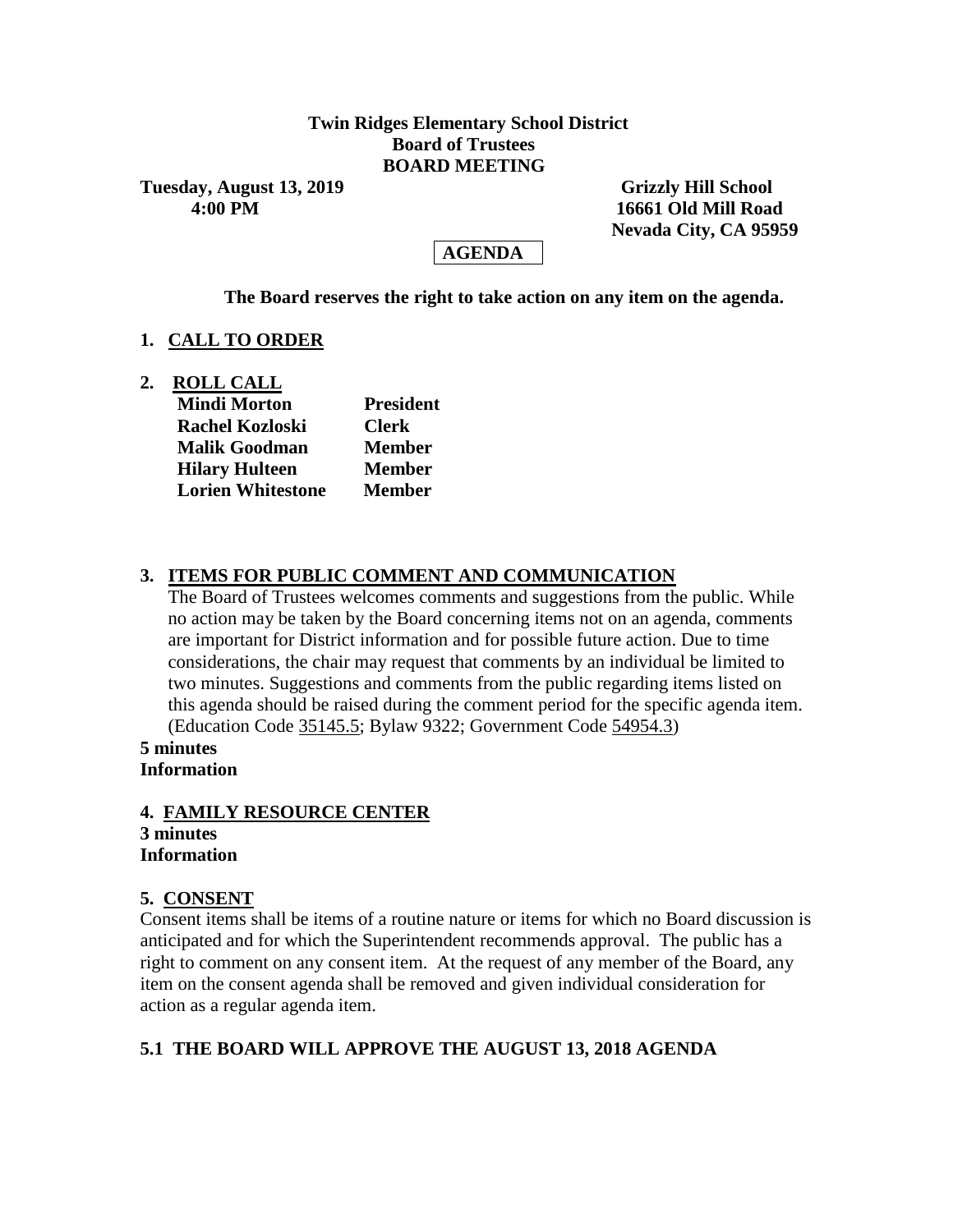### **5.2 APPROVE WARRANTS** (pink backup)

### **6. QUARTERLY RAYMOND JAMES REPORT**

**15 minutes Discussion/action** (white backup)

#### **7. TEACHERS REPORT**

**5 minutes Information**

a. Washington School Enrollment

| ~<br>Grade      | $-$<br>1Y    |           |           |                |           |  | $T_{\rm{rad}}$<br>''otar |
|-----------------|--------------|-----------|-----------|----------------|-----------|--|--------------------------|
| <b>Students</b> | --<br>.<br>v | --<br>. . | --<br>. . | --<br>. .<br>╰ | --<br>. . |  |                          |

b. Grizzly Hill School Enrollment

| Grade           | $TLZ$ $TLZ$<br>'N<br>r |  |  |    |  | $\mathbf{r}$<br>'otal |
|-----------------|------------------------|--|--|----|--|-----------------------|
| <b>Students</b> | ັ                      |  |  | *∿ |  |                       |

**8. PRINCIPALS REPORT 10 minutes Information**

## **9. APPROVAL OF 2018-19 CONSOLIDATED APPLICATION 3 minutes Information/action**

(blue backup)

### **10. APPROVAL TO HIRE ALAYNA GRAPEL AS A TEMPORY CO-TEACHER FOR GRADES 6/7/8 3 minutes Action**

**PUBLIC COMMENT**

At this time, we open the meeting for any public comments regarding the following Closed Session item.

## **11. ADJOURN TO CLOSED SESSION**

# **12. CLOSED SESSION: PUBLIC EMPLOYEE DISCIPLINE/DISMISSAL/ RELEASE**

For closed session discussions concerning personnel matters pursuant to Government Code 54957